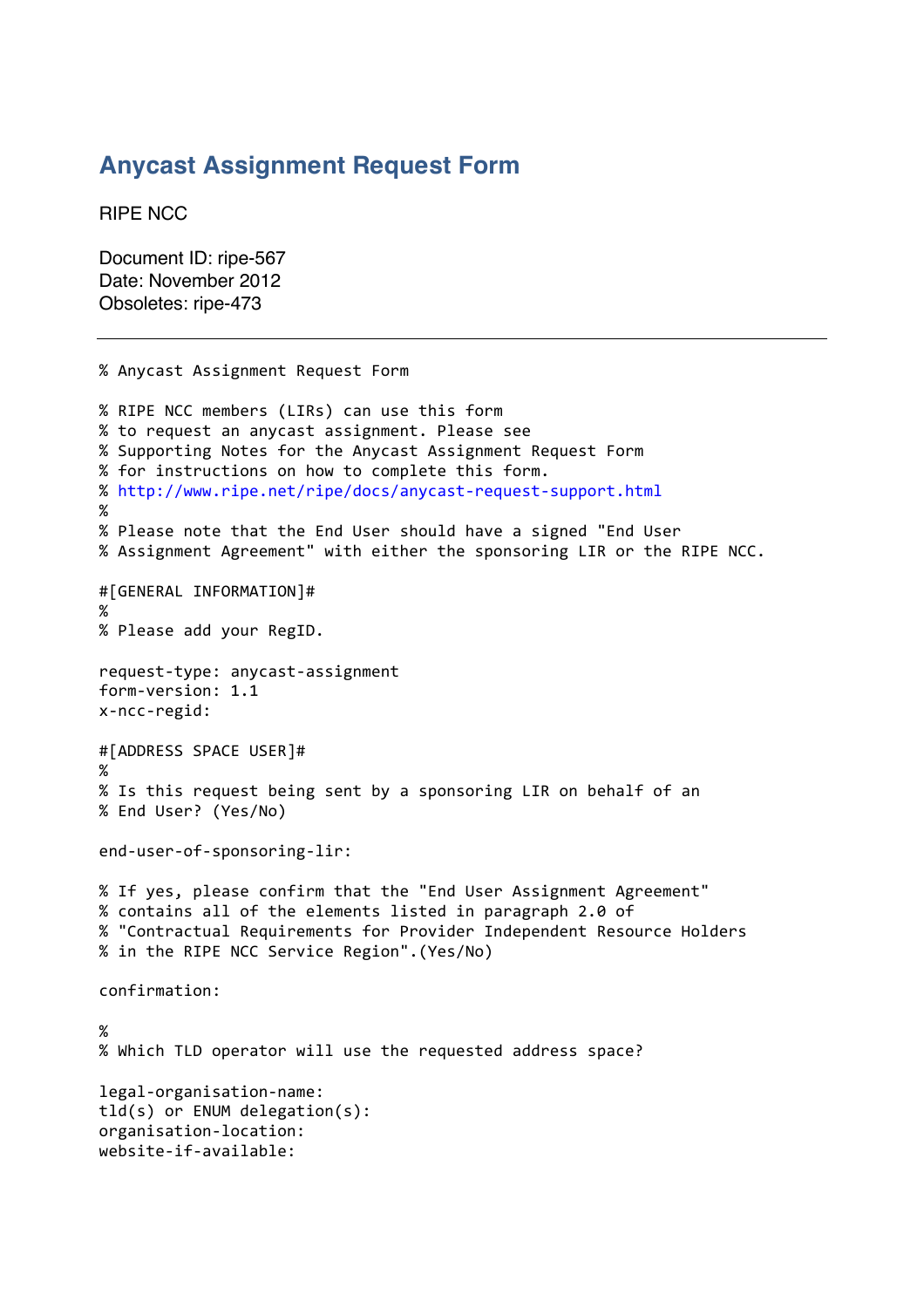```
% Does this End User already have address space in use for
%"anycast?"(Yes/No)
space-available:
% Will the End User return any address space?
address-space-returned:
#[INITIAL INFORMATION]#
% Does the End User accept the policies on anycast assignments?
% http://www.ripe.net/ripe/docs/ipv4-policies.html
%"http://www.ripe.net/ripe/docs/ipv6policy.html (Yes/No)
confirmation:
% Is the End User requesting an IPv4 assignment, an IPv6
% assignment, or both? (IPv4/IPv6/Both)
ip-version:
% If the End User is requesting an IPv4 assignment, will the TLD
% nameserver set apply anycasting as described in BCP126/RFC4786?
%"http://www.ietf.org/rfc/rfc4786.txt (Yes/No)
rfc4786:"
#[ANYCAST NODE PLAN]#
%
% Which anycast nodes will be used?
            Node Name "" " Peers " Location
node:
node:
node:
number-of-nodes:
#[NETWORK"DESCRIPTION]#
%
% Please add more information if you think it will help us understand
% this request.
<add more information>
#[SUPPORTING DOCUMENTATION]#
%
% If this request being sent by a sponsoring LIR on behalf of an
% End User, please attach a copy of the signed "End User
% Assignment Agreement" and the company registration papers of the
% End User.
```